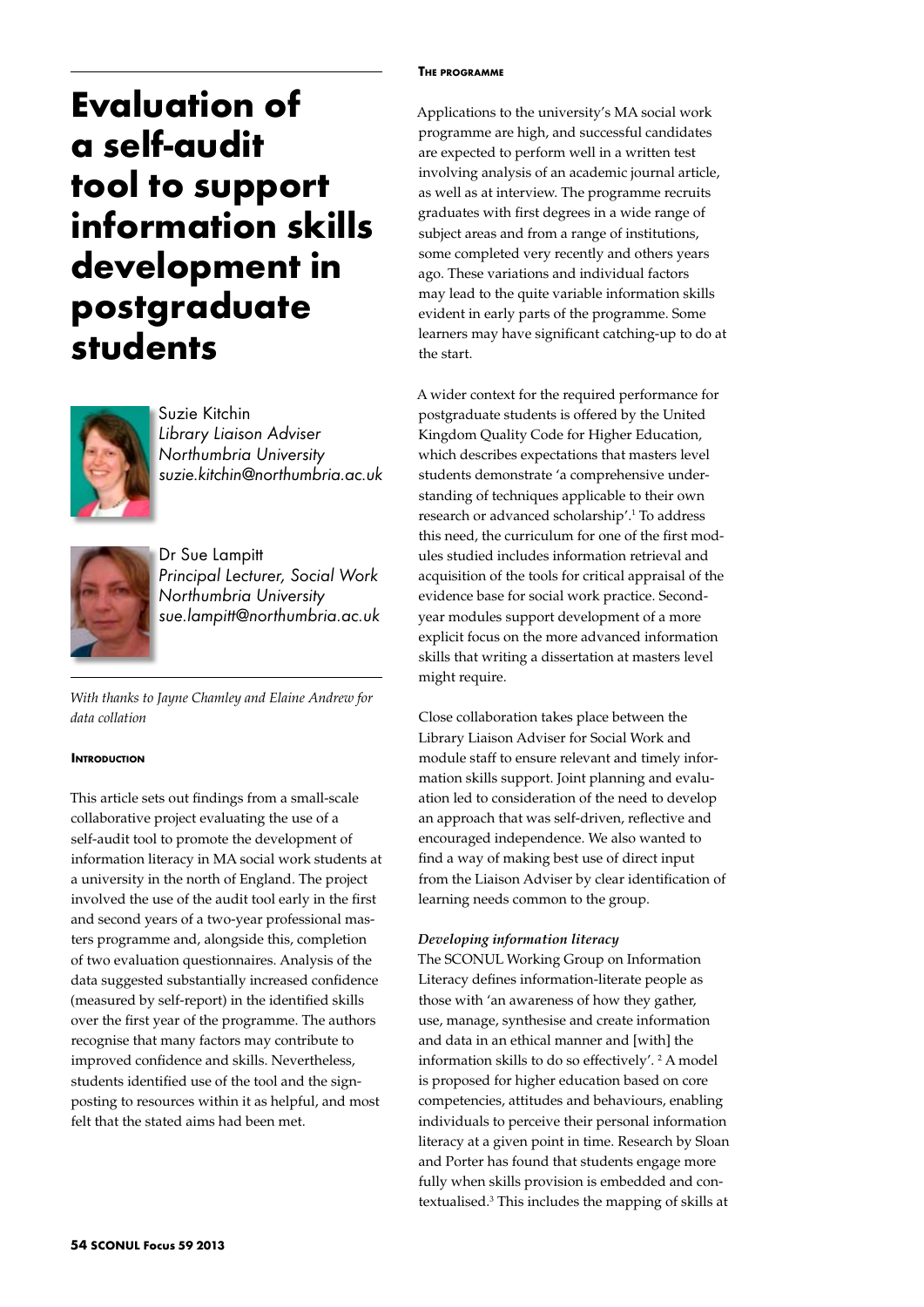point of need throughout a student's programme of study, from induction through to dissertation studies.

Research undertaken at McGill University investigated the pre-assessment of students' library knowledge as a way of discovering what gaps exist between librarians' understanding of what students know and what they actually know.<sup>4</sup> Initial findings reported that this made students evaluate their own knowledge and helped break down barriers between librarians and students by validating the expression of questions or areas for development.

## *Northumbria Skills Framework and developing a self-audit tool*

The Northumbria Skills Framework5 was developed by the university library to support embedding information literacy skills into the curriculum. We adapted this framework into a detailed self-audit tool incorporating information, study and IT skills as well as professional requirements for information literacy required at that time by the Department of Health.<sup>6</sup>

The regulatory and professional framework for social work students has since changed but similar requirements remain. The self-audit tool also offered direction to resources for independent study. It was trialled with MA students who completed the self-audit at the beginning of their first and second years. All students in the year group (about 26) were asked to complete the audit, review it with a partner and help each other to plan how individual learning needs would be met.

These needs were then reviewed as a group to agree areas where the whole group required specific input and support, and to highlight areas for students themselves to pursue. This was seen as a particularly appropriate approach with postgraduate students who, it could be hoped, would be more experienced and expert learners than undergraduates.

Figure 1 is an extract from the tool showing the kind of skills covered, as well as how students were signposted to support from the library, on line and from within the social work curriculum. They were encouraged to reflect on their skills and identify in the self-assessment section how they would develop each skill.

*continued overleaf*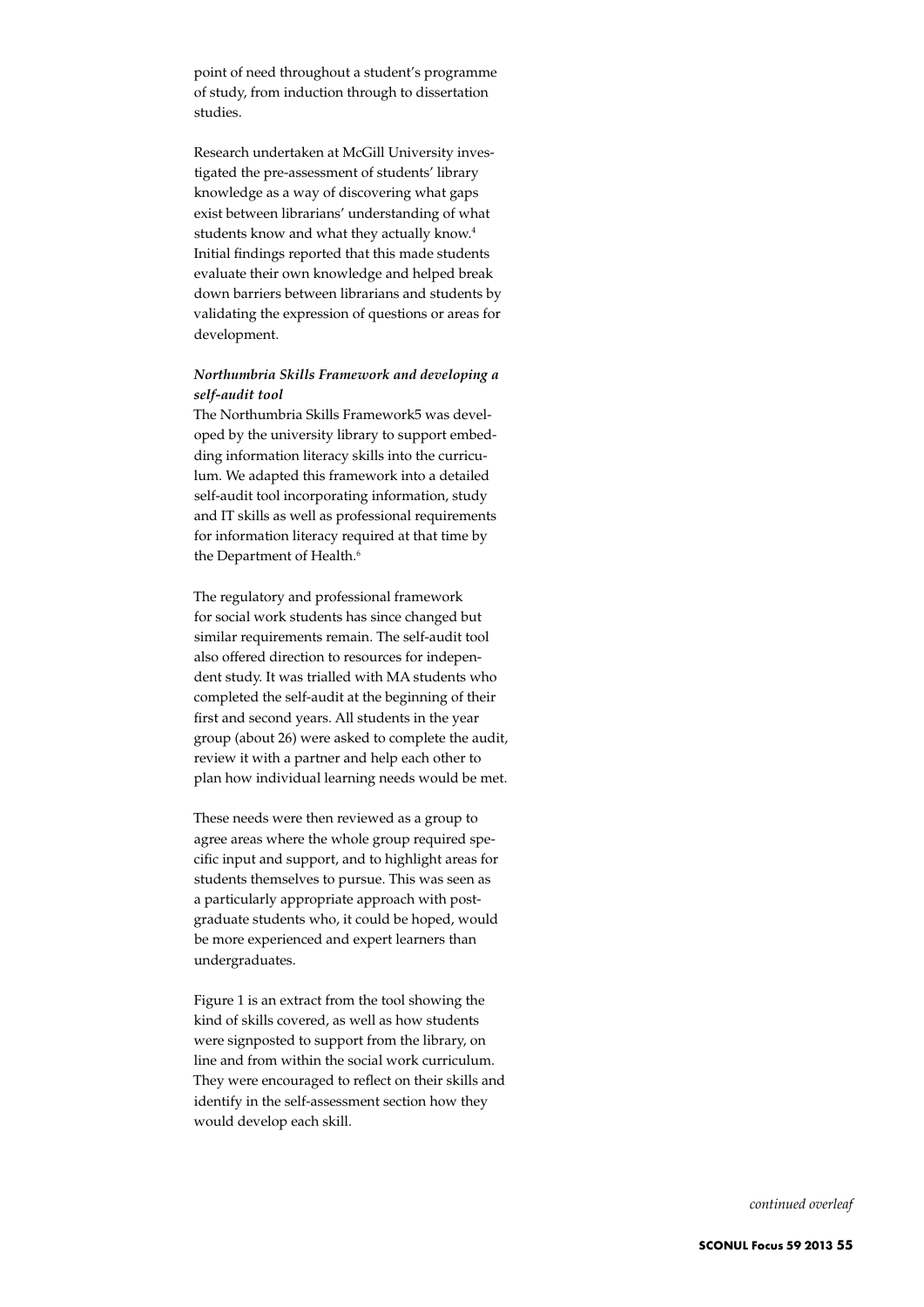| Northumbria Skills Framework - headline skills                                                                                                                                                                                                        |                                                                                                                |                                                                                                                                                                                                                                                                                      |
|-------------------------------------------------------------------------------------------------------------------------------------------------------------------------------------------------------------------------------------------------------|----------------------------------------------------------------------------------------------------------------|--------------------------------------------------------------------------------------------------------------------------------------------------------------------------------------------------------------------------------------------------------------------------------------|
| Using and applying technology effectively<br>Recognising the need for information<br>Searching for information<br>Collecting and synthesising information<br>Thinking critically and reflectively<br>Organising, applying and communicating ethically |                                                                                                                |                                                                                                                                                                                                                                                                                      |
| Headline skill                                                                                                                                                                                                                                        | Self-assessment                                                                                                | <b>Resources</b>                                                                                                                                                                                                                                                                     |
| 1 - Using and applying technology effectively                                                                                                                                                                                                         |                                                                                                                |                                                                                                                                                                                                                                                                                      |
| Understand basic concepts<br>of IT, including:<br>Using a computer<br>File management<br>Northumbria e-mail<br>U drive<br>Desktop<br><b>ANYWHERE</b><br>e-LP [e-learning portal]                                                                      | [This is where the students<br>reflected and recorded their<br>confidence and skill level for<br>each element] | <b>Skills Plus</b><br>www.northumbria.ac.uk/skillsplus<br>- I need help withUsing IT<br>• desktop ANYWHERE<br>• File management<br>• Internet Explorer<br>Snapshot Guide<br>• U Drive Guide<br>Within Social Work curriculum<br>• MA induction                                       |
| 2 - Recognising the need for information                                                                                                                                                                                                              |                                                                                                                |                                                                                                                                                                                                                                                                                      |
| Know where to obtain help                                                                                                                                                                                                                             | [This is where the students<br>reflected and recorded their<br>confidence and skill level for<br>each element] | <b>Skills Plus</b><br>www.northumbria.ac.uk/skillsplus<br>- I need help withGetting started<br>- Prepare for success [Student induction<br>leaflet]<br>• Knowledge of ask4help and Library<br>Liaison Adviser for social work<br>• MA induction<br>Programme staff<br>• Peer support |

*Fig. 1 Headline skills audit extract*

## *Evaluation methodology*

A small-scale evaluation study was designed to collect data on the student experience of using this tool, and this was put into effect following approval through the university's ethical review process.

The evaluation was completed as part of the module evaluation process, and all students consented to their anonymous responses being used as part of this research project. Feedback involved student evaluation at the start of the students' second year, and evaluation about six months later as they reached the end of the taught component of the programme.

Student self-reports of confidence were used as a measure of change. This has limitations as it explores only self-perception, but if we consider that learners can often make a reasonable assessment of their own performance and that this is informed by staff feedback on their work, it is arguable that this is a useful measure in this context. Similarly, the students were rating their confidence at the beginning of the programme in retrospect, and this might be less fresh in their minds. However, this might have the benefit of eliciting a more dispassionate view than that taken at the start of the programme when anxiety may have distorted their self-perception.

## *Evaluation of skills audit*

Subsequent to being involved in this project, all students were asked to evaluate use of the tool via a final questionnaire. There are six key areas in the Northumbria Skills Framework:

- using and applying technology effectively (Q1)
- recognising the need for information (Q2)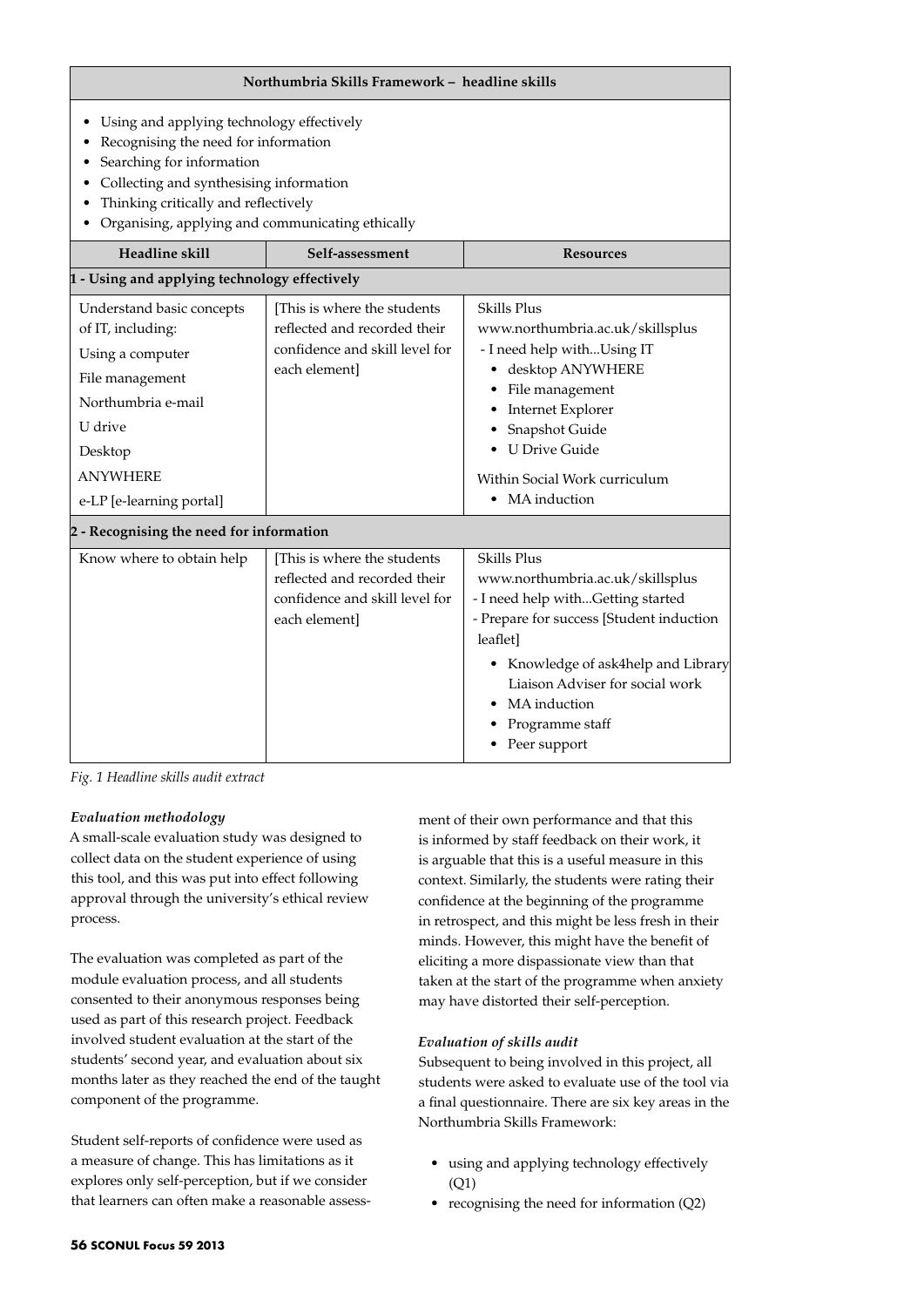- searching for information (Q3)
- collecting and synthesising information  $(Q4)$
- thinking critically and reflectively (Q5)
- organising, applying and communicating ethically (Q6)

Students were asked two questions in relation to these topics:

- • *These are the general areas addressed by the Headline Skills. Looking back to when you started the programme, how confident did you feel in relation to each of these?*
- • *Thinking again about these areas. How confident do you feel now at the point of entering the second year of the course?*

Students' confidence in their information skills improved during the first year of their course in respect of all the questions in Figure 2, where the mean change represents the percentage change from year 1 to year 2. Changes were smaller in relation to questions 1 and 2, which also represented those areas in which learners thought that they had been most confident at the start of the programme. The mean change was slightly higher in relation to the possibly more complex skills explored in questions 3–6, such as collecting and synthesising information.

gramme. One could also hope that many elements of a professional masters programme would foster skills such as critical thinking.

## *Evaluation of skills audit tool*

The second part of the evaluation focused more specifically on the audit tool itself. Students were asked to evaluate the skills audit tool in relation to the stated aims, and how effective this was in:

- 1 Encouraging them to identify their own learning needs Directing them to appropriate support to meet those needs
	- Providing tailored input for their dissertation
- 2 Managing their own learning in relation to information skills

Figure 3 demonstrates that students overwhelmingly felt the tool was very or quite successful in meeting these aims.

There was some criticism of the length of the reflection process, form layout and clarity of signposting; this will be useful when considering how to use the skills audit with subsequent student cohorts.



*Fig. 2 Change in students' confidence levels*

As suggested earlier, it is difficult to attribute these changes to particular elements of a pro-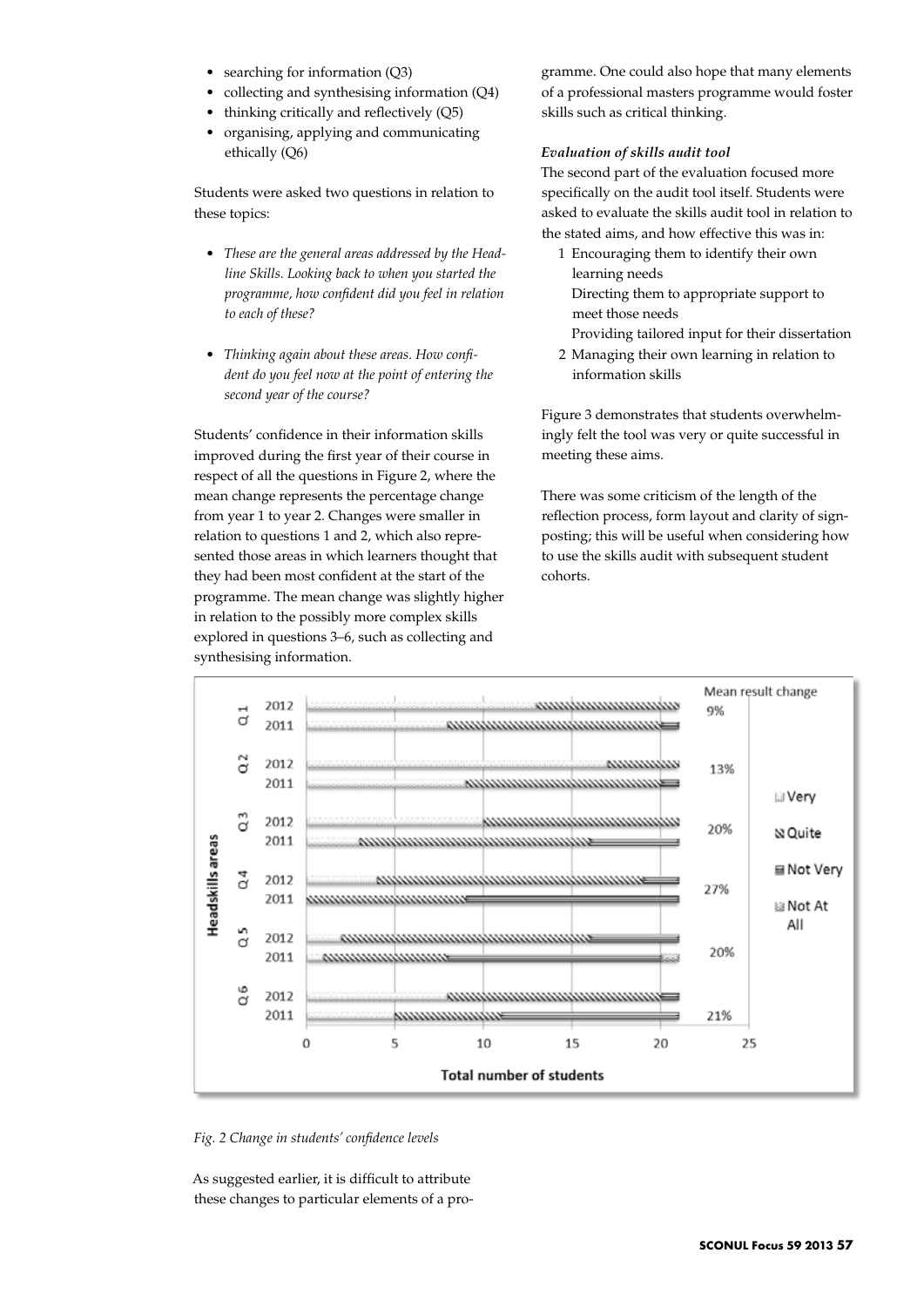

*Fig. 3 Students' views on the effectiveness of the skills audit tool* 

### *Student feedback*

The statistical response was one method of evaluation, but the small size of the sample made it less significant than the qualitative comments, which provided the most interesting insight into the students' experiences.

- • *It highlighted what areas I needed to work on in relation to Northumbria University practices and the level expected in relation to an MA.*
- • *Did identify learning needs particularly with critical learning.*
- • *Already quite aware of what my learning needs are – I found headline skills contributed to my awareness of abilities that needed developing and also highlighted some things I was unaware of such as mind mapping.*
- • *Staff are always available for support much appreciated, thank you.*

Requests were made for practical computer laboratory sessions where students could be supported in implementing search strategies relevant to their dissertation topics. This was the practice employed for previous student cohorts, and emphasises the importance of having supported hands-on practical sessions to help with application of the skills. Part of the rationale for the project was about not making assumptions as to what might benefit the students most. We believe this type of support is the most effective way of embedding these skills at the dissertation stage, so it is reassuring the students also find this beneficial. Students identified a need for a 'power surge'

on creating a search strategy and applying knowledge of search techniques to a range of resources, as well as wanting to see previous social work dissertations. Involving students in the decisionmaking process, along with subsequent 'bite size' input, was evaluated positively by the students.

### *Discussion*

Overall, comments suggested that these learners found explicit identification of information skills as areas for audit and development helpful, and that self-evaluation and direction to resources for independent study were also welcome. They evaluated direct input very highly, and we are not suggesting that self-directed learning is an alternative to this. However, self-directed learning is a useful reinforcement that can support brief and tailored input when resources are scarce. One striking feature of the findings was the lack of confidence that these graduates identified (in retrospect) when they reflected upon their information skills. The Quality Assurance Agency expects that holders of honours degrees are to be able to 'critically evaluate arguments, assumptions, abstract concepts and data (that may be incomplete), to make judgements, and to frame appropriate questions to achieve a solution – or identify a range of solutions – to a problem'.7

Although the students expressed a fair measure of confidence in relation to the use of technology and searching for information, they were much less certain about their ability to collect, synthesise and use the information, which was somewhat at odds with QAA expectations of graduates. This